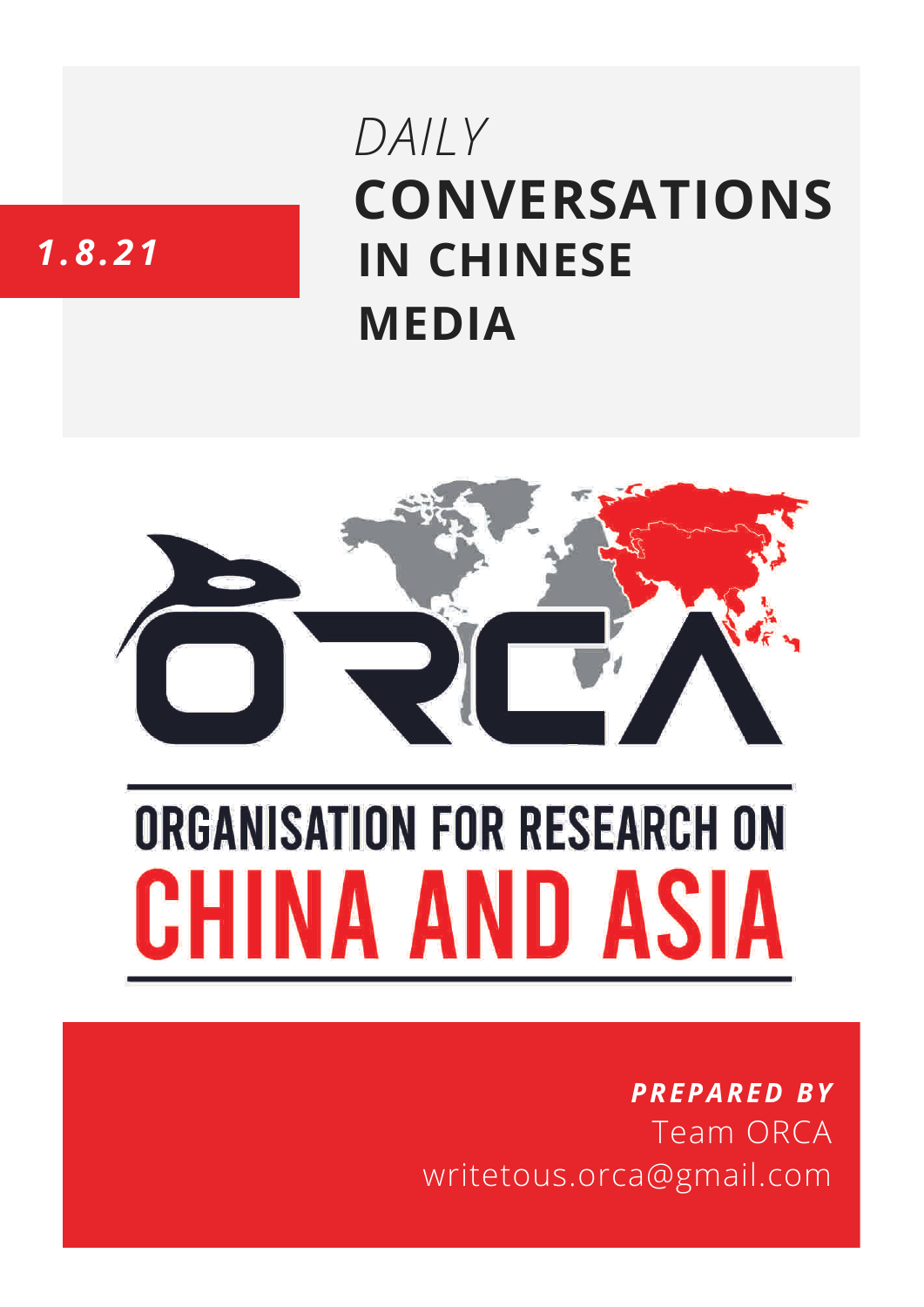#### **I. Social Media Chatter in China**

- **Zhengzhou floods death toll reaches 292 as per Weibo:** While data of such kind is usually kept confidential –and what is shared is not entirely dependable –Weibo [discussions](https://twitter.com/Byron_Wan/status/1422164856921214980/photo/1) are hinting at the overall death toll in Henan to be 302.
- **Chinese netizens showing increasingly anti-Japan rhetoric after two high-profile losses to Japan at Olympics:** Anti-Japan sentiment –and reopening of old war wounds –is becoming [increasingly](https://www.scmp.com/sport/china/article/3143294/tokyo-olympics-anti-japanese-sentiment-spills-over-angry-chinese) active on Chinese social media with netizens accusing judges of bias as China lost high-profile matches to Japan who it has traditionally dominated at sports. Japanese team is being mocked with epithets such as "little Japan", a derogatory label popular in east Asia after the second world war, following Japan's upset win against China in the table tennis mixed doubles final and the artistic gymnastics men's all-around event.

#### **II. News in China**

- Ou Biaofeng, a Chinese activist who has spent the last eight months in detention, has now been charged with subversion. This shows increasing crackdown on dissent in China; Ou is known for showing support for Dong Yaoqiong (also known as 'Ink Girl') who came into the limelight after she posted a video of herself splashing ink on a portrait of Xi Jingping. Dong has been forcibly admitted to a psychiatrist facility twice since sharing the video. Ou also has been an outspoken supporter of anti-government protests in Hong Kong and the now defunct pro-democracy paper Apple Daily.
- China is looking to [reassure](https://www.wsj.com/articles/investors-rethink-china-bets-after-beijing-crackdown-triggers-stock-market-rout-11627669954?reflink=desktopwebshare_twitter) global investors who have been drawn to country's strong growth and booming tech industry but lost 'hundreds of billions' in July in the country amidst Beijing's growing regulatory crackdowns.
- The Clean Heating Branch of the China Building Metal Structure Association has [launched](http://www.legaldaily.com.cn/index/content/2021-08/01/content_8568835.htm) a carbon neutral action initiative for the heating industry in the Tibet Autonomous Region (TAR).
- Xi Jinping, speaking at the Army Day celebrations marking 94 years of the People's Liberation Army (PLA) [stated](https://www.guancha.cn/politics/2021_08_01_601201.shtml) that the PLA should "unswervingly obey the party's command and march towards a world-class army".